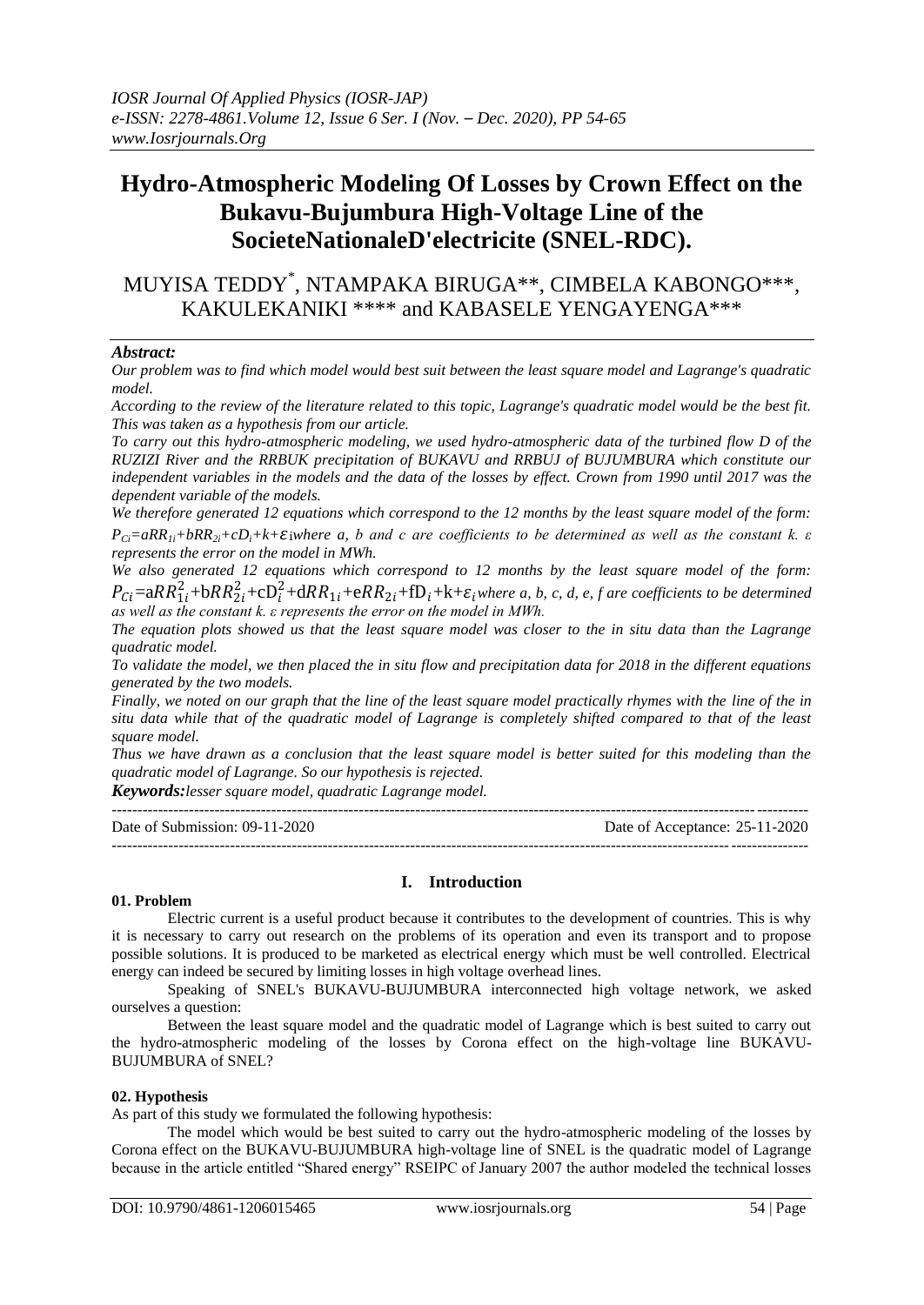on the electrical distribution network by the quadratic method of Lagrange of the form:  $P_T=aP^2+bP+c$  where  $P_T$ represents the technical losses on the network and P represents the power injected into the electrical distribution network.

The Corona effect is the second largest source of electrical energy transmission losses on a high-voltage line after the Joule effect as shown in the graph below.



### **Source: [Anonymous, 2000, p 9**].

Very close to the wires, the electric field is very intense, causing in the air nearby a multitude of small electric shocks accompanied by a crackle. This very local phenomenon occurs a few centimeters from the wires. The crown effect is amplified by precipitation (snow, rain, drizzle).

The roughness on the conductors are natural discontinuities conducive to increasing the electric field. In humid weather, the water droplets present on the conductors considerably increase the roughness, which favors the ionization of the air. This phenomenon is mainly observed in conductors subjected to very high voltages. [ Anonymous, 2000, p 4]



# **CROWN EFFECT ON A HIGH VOLTAGE LINE**

**SOURCE: [Anonymous, 1998 ]**

The corona losses depend on the tension of the lines and the amount of precipitation. The study of corona losses is approached by taking into account the characteristics of transmission lines (circuit length and route per voltage level), the frequency of precipitation and experimental data adapted to operating conditions. [ Anonymous, 2000, p 8 ]

The Corona effect is a difficult phenomenon to quantify. The criterion often used consists in checking that the surface field remains well below 18kVeff / cm. This "EMAX" field is calculated by the following relation:

$$
E_{MAX} = \frac{v_{eff}}{r \ln \frac{2H_{MIN} \cdot EPH}{r \sqrt{4H_{MIN}^2 + EPH^2}}} \square kVeff/cm\square.
$$

EPH represents the phase separation and  $H_{MIN}$  the minimum distance between a conductor and the ground. .  $\Box$ Anonymous, pp 17 and 18  $\Box$ 

#### **03. Objective**

The objective is to perform hydro-atmospheric modeling of corona losses on the BUKAVU-BUJUMBURA high voltage line of SNEL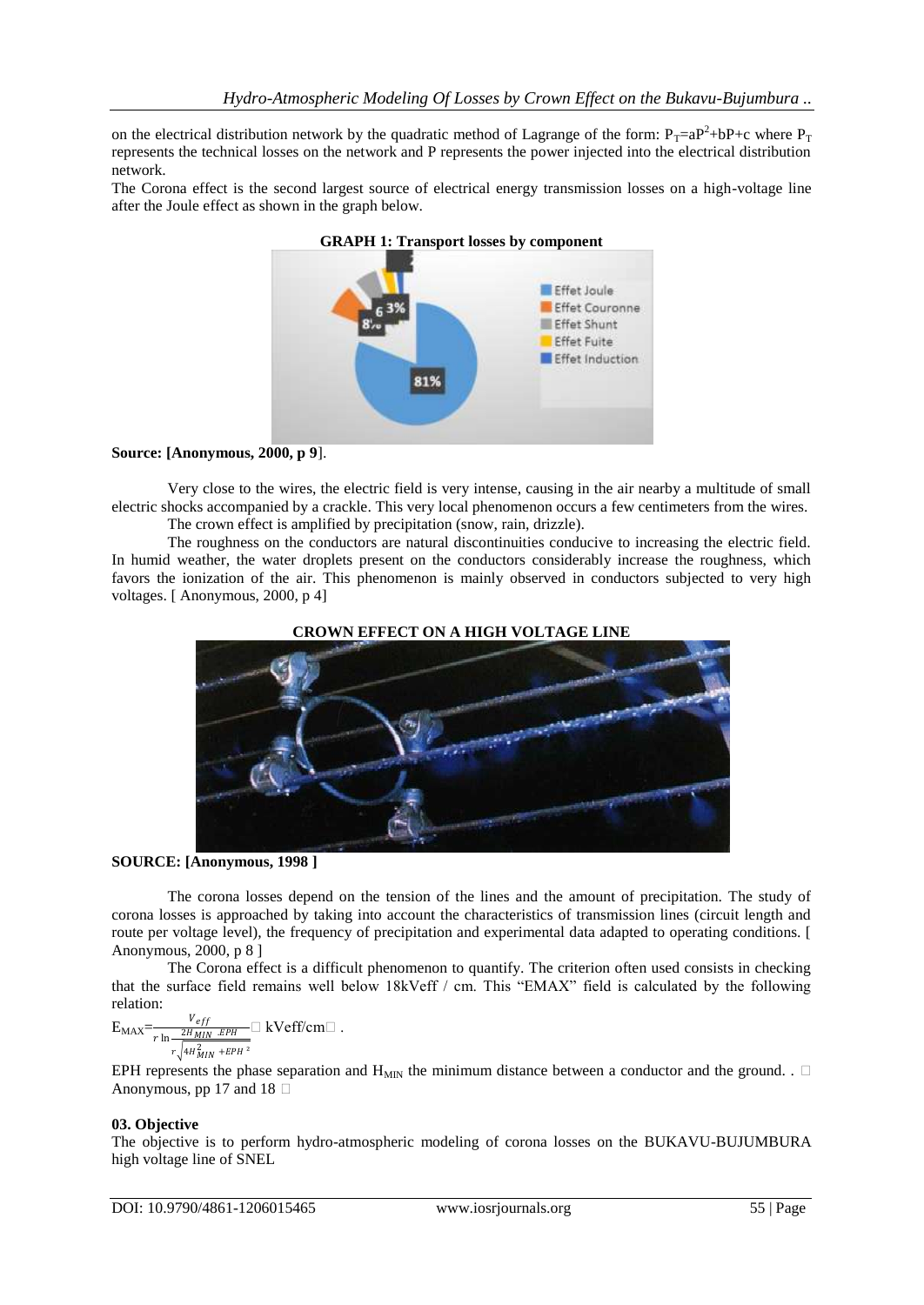#### **04. Choice and interest of the study**

The choice and interest of this research is prompted by the desire to seek solutions to the problems of corona losses on the BUKAVU-BUJUMBURA high voltage line of SNEL.

05. Subject delimitation

We conducted this study over a period from January 1990 to December 2017 excluding the year 1996 when the area was infested by wars.

#### **05. Subject delimitation**

We conducted this study over a period from January 1990 to December 2017 excluding the year 1996 when the area was infested by wars.

#### **II. Methodology**

We started by taking the energies produced monthly at the RUZIZI I Plant. And then we took the energies received monthly at the REGIDESO of BUJUMBURA and finally we took the difference between the source and received energies to have the overall monthly electrical energy losses on the BUKAVU-BUJUMBURA high-voltage line of SNEL.

The overall losses were obtained by measurement while the corona losses were obtained analytically.

As we saw in the intro chart, Joule losses represent 8% of overall losses. In this article we will model the corona losses as a function of hydro-atmospheric variables given that this BUKAVU-BUJUMBURA high voltage line from SNEL is subject to climatic hazards.

The hydro-atmospheric variables we are talking about here are: turbine flow and precipitation.

Turbine flow being a hydraulic variable is found as an independent variable in the modeling of corona losses. This can be explained by the following mathematical proof:

dW = Pdt  
\n
$$
\Leftrightarrow dW = pdV
$$
\nWe also know that:  $P = \frac{dW}{dt}$ 

$$
\Leftrightarrow P = \frac{fdt}{Sdt}
$$
  
\n
$$
\Leftrightarrow P = \frac{F}{S}D
$$
  
\n
$$
\Leftrightarrow P = p^*D
$$

Where  $p=p_0+\rho gz+\frac{1}{2}$  $\frac{1}{2}\rho v^2$ .

Hence P=  $(p_0+\rho g z+\frac{1}{2})$  $\frac{1}{2}\rho v^2$ <sup>\*</sup>D

With P: Nominal power of the alternator

- D: Turbine flow P0: Atmospheric pressure
- ρ: Density of water
- g: Acceleration of gravity
- z: Height difference
- $v = R\omega$ , R: Radius of the turbine and  $\omega$ : Angular speed
- W: Electric energy
- t: time
- p: Pressure
- V: Volume of water.
- F: Water force
- S: Pallet surface

From the last relation found we can say that the power of the turbine is a function of the flow, the electrical energy is a function of the power of the turbine, the losses by Joule effect depend on the electrical energy therefore the losses by effect Crown depend on turbine flow. Referring to the introduction, Corona losses depend on flow and precipitation.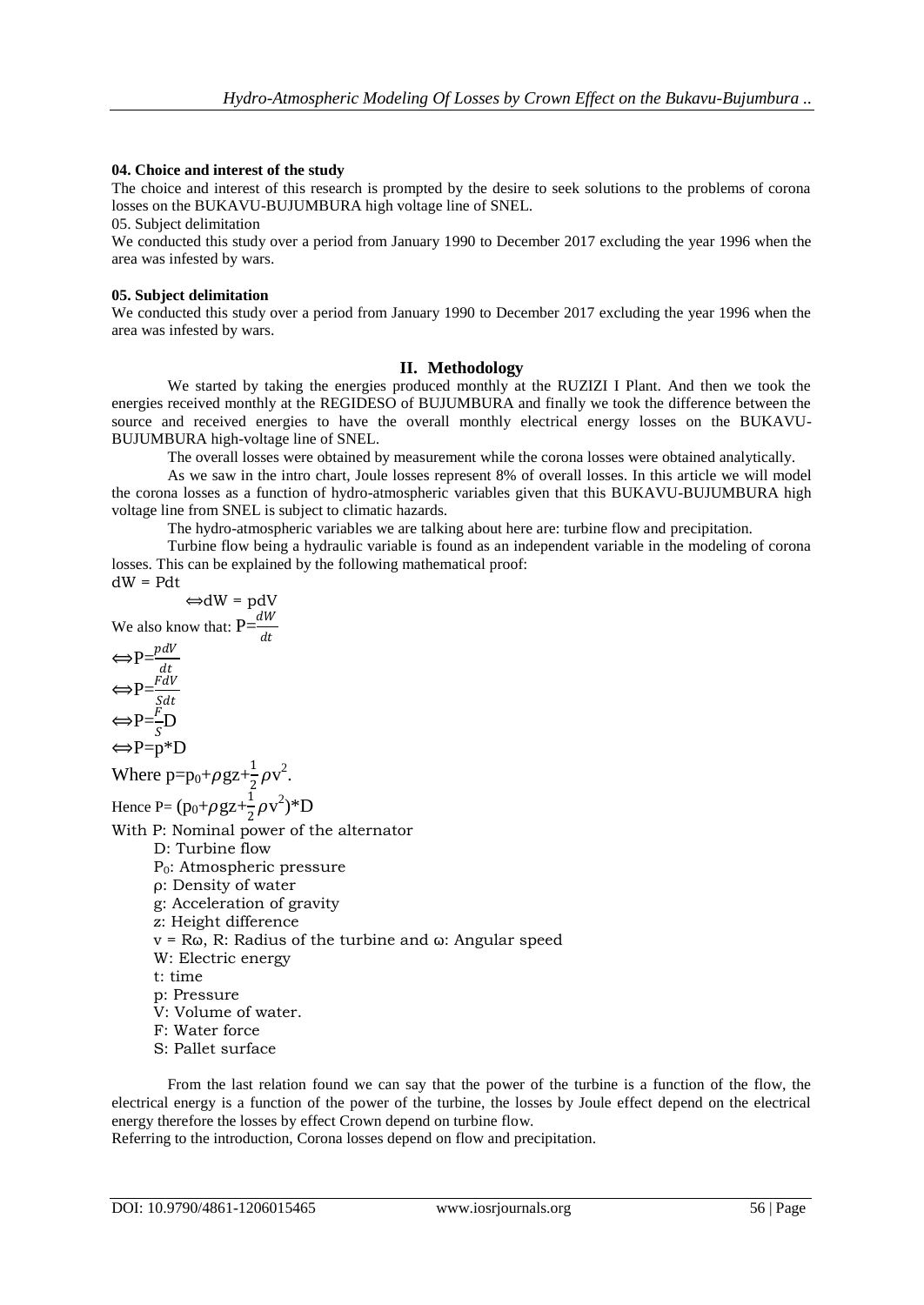# **II.1. Least-squared modeling of corona losses on SNEL's BUKAVU-BUJUMBURA highvoltage line.**

The losses by Corona effect PC depend on the turbined flow D of the RUZIZI River, the  $RR<sub>1</sub>$ precipitation of the BUKAVU region and the RR<sup>2</sup> precipitation of the BUJUMBURA region. Indeed:  $P_{Ci}=aRR_{1i}+bRR_{2i}+cD_{i}+k+\epsilon_{i}$  where a, b and c are coefficients to be determined as well as the constant k. ε represents the error on the model in MWh.

 $\varepsilon_i = P_{Ci}$ -aRR<sub>1i</sub>-bRR<sub>2i</sub>-cD<sub>i</sub>-k  $\Leftrightarrow$   $\varepsilon_i^2 = (P_{Ci} - aRR_{1i} - bRR_{2i} - cD_i - k)^2$  $\Leftrightarrow \Psi = (P_{Ci} - aRR_{1i} - bRR_{2i} - cD_i - k)^2$ 

With  $\Psi = \varepsilon_i^2$  is the variance

As a result we will have:

 $\frac{\partial \Psi}{\partial x} = \frac{\partial \Psi}{\partial t} = \frac{\partial \Psi}{\partial x} = \frac{\partial \Psi}{\partial t}$  $\Omega$ 

$$
\frac{1}{\partial a} = \frac{1}{\partial b} = \frac{1}{\partial c} = \frac{1}{\partial k} =
$$

Finally we will have a system of 4 equations with 4 unknowns to solve to have the coefficients a in MWh⁄mm, b in MWh⁄mm and c in MWhsm3as well as the constant k in MWh.

 $\begin{array}{l} \mathbf{a}\sum_{i=1}^{27}\mathbf{R}R_{1i}^{2}+\mathbf{b}\sum_{i=1}^{27}\mathbf{R}R_{1i}\mathbf{R}\mathbf{R}_{2i}+\mathbf{c}\sum_{i=1}^{27}\mathbf{R}R_{1i}\mathbf{D}_{i}+\mathbf{k}\sum_{i=1}^{27}\mathbf{R}R_{1i}=\sum_{i=1}^{27}\mathbf{R}R_{1i}P_{Ci}\\ \mathbf{a}\sum_{i=1}^{27}\mathbf{R}R_{1i}\mathbf{R}\mathbf{R}_{2i}+\mathbf{b}\sum_{i=1}^{27}\mathbf{R}R_{$  $a\sum_{i=1}^{27}RR_{1i}+b\sum_{i=1}^{27}RR_{2i}+c\sum_{i=1}^{27}D_{i}+kn=\sum_{i=1}^{27}P_{Ci}$ 

### **II.2. Modeling by the quadratic method of Lagrange of the losses by Corona effect on the high-voltage line BUKAVU-BUJUMBURA of SNEL**

The losses by Corona effect  $P_c$  depend on the turbined flow D of the RUZIZI River, the  $RR_1$ precipitation of the BUKAVU region and the RR<sup>2</sup> precipitation of the BUJUMBURA region.

Indeed:  $P_{Ci} = aRR_{1i}^2 + bRR_{2i}^2 + cD_i^2 + dRR_{1i} + eRR_{2i} + fD_i + k + \varepsilon_i$  where a, b, c, d, e, f are coefficients to be determined as well as the constant k. ε represents the error on the model in MWh.

 $\varepsilon_i = P_{Ci} - aRR_{1i}^2 - bRR_{2i}^2 - cD_i^2 - dRR_{1i} - eRR_{2i} - fD_i - k \iff \varepsilon_i^2 = (P_{Ci} - aRR_{1i}^2 - bRR_{2i}^2 - cD_i^2 - dRR_{1i} - eRR_{2i} - fD_i - k) \iff \varepsilon_i^2 = (P_{Ci} - aRR_{1i}^2 - bRR_{2i}^2 - cD_i^2 - dRR_{1i} - eRR_{2i} - fD_i - k) \iff \varepsilon_i^2 = (P_{Ci} - aRR_{1i}^2 - bRR_{2i}^2 - cD_i^2 - dRR_{1i}$  $aRR_{1i}^{2}$ -b $RR_{2i}^{2}$ -cD $_{i}^{2}$ -d $RR_{1i}$ -e $RR_{2i}$ -fD<sub>i</sub>-k)<sup>2</sup>

With  $\Psi = \varepsilon_i^2$  is the variance

As a result we will have: Ψ  $\frac{\partial \Psi}{\partial a} = \frac{\partial \Psi}{\partial b}$  $\frac{\partial \Psi}{\partial b} = \frac{\partial \Psi}{\partial c}$  $\frac{\partial \Psi}{\partial c} = \frac{\partial \Psi}{\partial d}$  $\frac{\partial \Psi}{\partial d} = \frac{\partial \Psi}{\partial e}$  $\frac{\partial \Psi}{\partial e} = \frac{\partial \Psi}{\partial f}$  $\frac{\partial \Psi}{\partial f} = \frac{\partial \Psi}{\partial k}$ 

 $\frac{\partial}{\partial k} = 0$ Finally we will have a system of 7 equations with 7 unknowns to solve to have the coefficients a in MWh⁄mm², b in MWh⁄mm², c in MWhs²m6, d in MWh⁄mm, e in MWh⁄mm, f in

MWhsm3 as well as the constant k in MWh.  $a\sum_{i=1}^{27}RR_{1i}^{4}+b\sum_{i=1}^{27}RR_{1i}^{2}RR_{2i}^{2}+c\sum_{i=1}^{27}RR_{1i}^{2}D_{i}^{2}+d\sum_{i=1}^{27}RR_{1i}^{3}+e\sum_{i=1}^{27}RR_{1i}^{2}RR_{2i}+f\sum_{i=1}^{27}RR_{1i}^{2}D_{i}+k\sum_{i=1}^{27}RR_{1i}^{2}$  $\sum_{i=1}^{27} RR_{1i}^2 P_{Ci}$  $\Delta_{i=1}^{27}RR_{1i}^2RR_{2i}^2 + b\sum_{i=1}^{27}RR_{2i}^4 + c\sum_{i=1}^{27}RR_{2i}^2D_i^2 + d\sum_{i=1}^{27}RR_{2i}^2RR_{1i} + e\sum_{i=1}^{27}RR_{2i}^3 + f\sum_{i=1}^{27}RR_{2}^2D_i + k\sum_{i=1}^{27}RR_{2i}^2 = RR_{1i}^2R_{1i}^2R_{2i}^2$  $\sum_{i=1}^{27} RR_{2i}^2 P_{Ci}$  $\begin{array}{l} {\rm a}\Sigma_{i=1}^{27}\,RR_{1i}^{2}\, {\rm D}_{i}^{2}+{\rm b}\Sigma_{i=1}^{27}\,RR_{2i}\, {\rm D}_{i}^{2}+{\rm c}\Sigma_{i=1}^{27}\,R\,R_{1i}\, {\rm D}_{i}^{2}+{\rm e}\Sigma_{i=1}^{27}\,R\,R_{2i}\, {\rm D}_{i}^{2}+{\rm f}\Sigma_{i=1}^{27}\, {\rm D}_{i}^{3}+{\rm k}\Sigma_{i=1}^{27}\, {\rm D}_{i}^{2}-\Sigma_{i=1}^{27}\, {\rm D}_{i}^{2}\,P_{Ci}\, {\rm D}_{$  $\sum_{i=1}^{27} RR_{1i}P_{Ci}$  $a\sum_{i=1}^{27}RR_{1i}^{2}RR_{2i}+b\sum_{i=1}^{27}RR_{2i}^{3}+c\sum_{i=1}^{27}RR_{2i}D_{i}^{2}+d\sum_{i=1}^{27}RR_{1i}RR_{2i}+e\sum_{i=1}^{27}RR_{2i}^{2}+f\sum_{i=1}^{27}RR_{2i}D_{i}+k\sum_{i=1}^{27}RR_{2i}=RR_{1i}^{27}$  $\sum_{i=1}^{27} RR_{2i}P_{Ci}$  $\begin{array}{l} {\rm a}\sum_{i=1}^{27}\,RR_{1i}^{2}\,{\rm D}_{i}+{\rm b}\sum_{i=1}^{27}\,R_{2i}^{2}\,{\rm D}_{i}+{\rm c}\sum_{i=1}^{27}\,{\rm D}_{i}^{3}+{\rm d}\sum_{i=1}^{27}\,RR_{1i}\,D_{i}+{\rm e}\sum_{i=1}^{27}\,RR_{2i}\,{\rm D}_{i}+{\rm f}\sum_{i=1}^{27}\,{\rm D}_{i}^{2}+{\rm k}\sum_{i=1}^{27}\,{\rm D}_{i}+{\rm c}\sum_{i=1}^{27}\,RR_{2i}^{2}\,{\$ 

### **III. Presentation And Discution Of The Results**

The following results are presented by month over a period going from 1990 until 2017. Unfortunately the year 1996 was not taken into account because it did not have availability of data for most of the months due to the war that was rampant in the region at that time. This is why the number of years of study is 27 instead of 28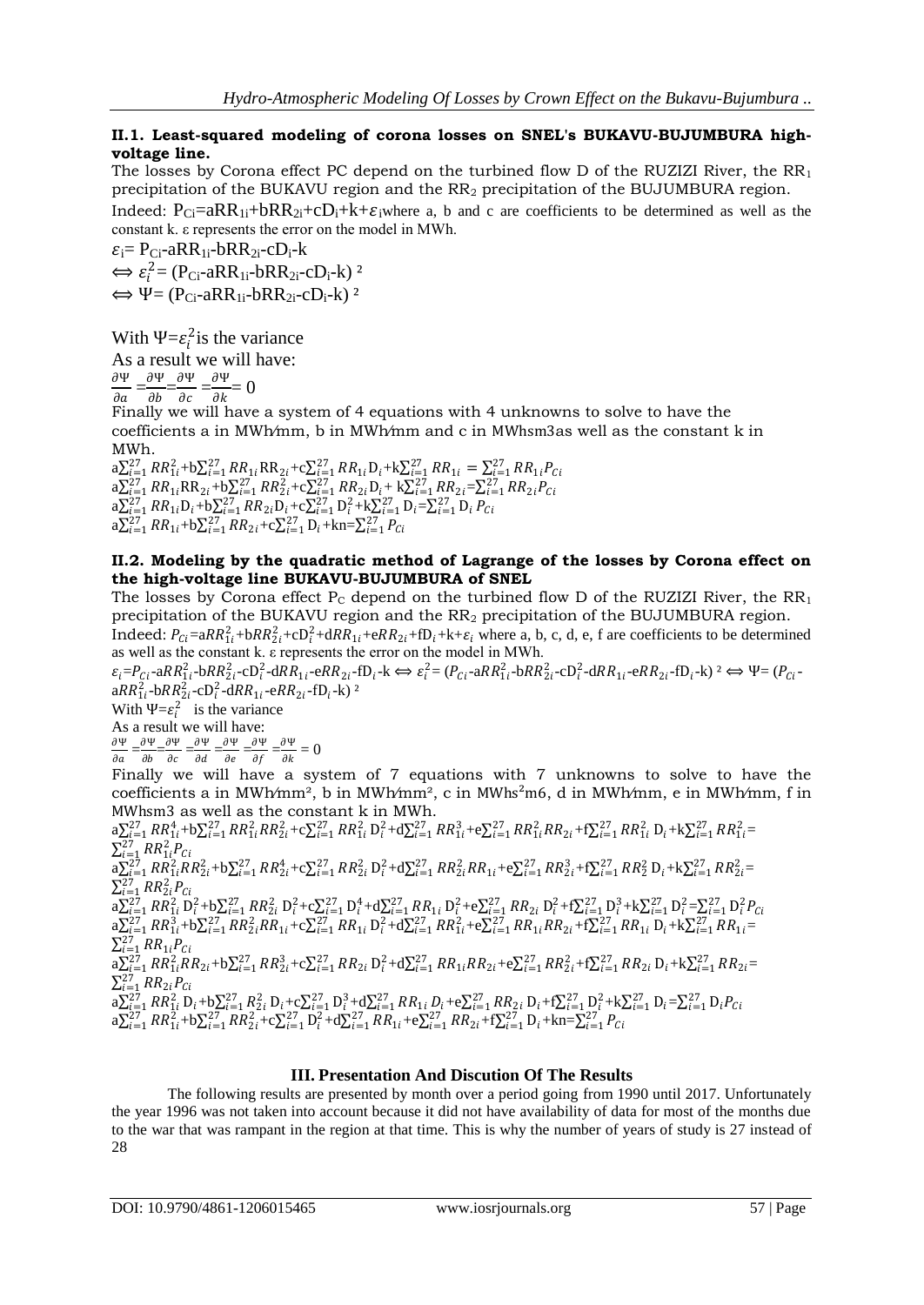

# **SOURCE: EXCEL software**

 $P_{C NEL}$ =-0.059\*RR<sub>BUK</sub>-0.001\*RR<sub>BUJ</sub>+0.288\*D-0.049 (Least square model)  $\rm P_{C~NEL}$ = $\rm 0.001*RR_{BUK}^{2}$  - $\rm 0.0002*RR_{BUI}^{2}$  + $\rm 0.033*D^{2}$ - $\rm 0.5*RR_{BUK}$ + $\rm 0.075*RR_{BUI}$ -5.906\*D+312.246 (Quadratic model)



**SOURCE: EXCEL software**

 $P_{C NEL}$ =-0.007\*RR<sub>BUK</sub>+0.0269\*RR<sub>BUJ</sub>-0.11\*D+22.53 (Smaller square model)  $\rm P_{C~NEL}$ =-5.324\*10<sup>-5\*</sup>RR $\rm B_{BUK}^2$ -0.0007\*RR $\rm B_{BUJ}^2$ +0.008\*D<sup>2</sup>-0.024\*RR $\rm B_{BUK}$ +0.118\*RR $\rm B_{BUJ}$ -

1.552\*D+88.524 (Quadratic model)



# **SOURCE: EXCEL software**

 $P_{C NEL}$ =-0.0002\*RR<sub>BUK</sub>+0.017\*RR<sub>BUJ</sub>-7.493\*10<sup>-5\*</sup>D+11.774 (Smaller square model)  ${\rm P}_{\rm C\, NEL}$ =-1.853\*10-6\*RR $_{\rm BUK}^2$ -0.0004\*RR $_{\rm BUI}^2$ +0.0001\*D<sup>2</sup>+1.143\*10-6\*RR $_{\rm BUK}$ - $0.084*RR_{BUJ}+0.001*D+15.457$  (Quadratic model)

# **GRAPH 5: Month of April 1990-2017**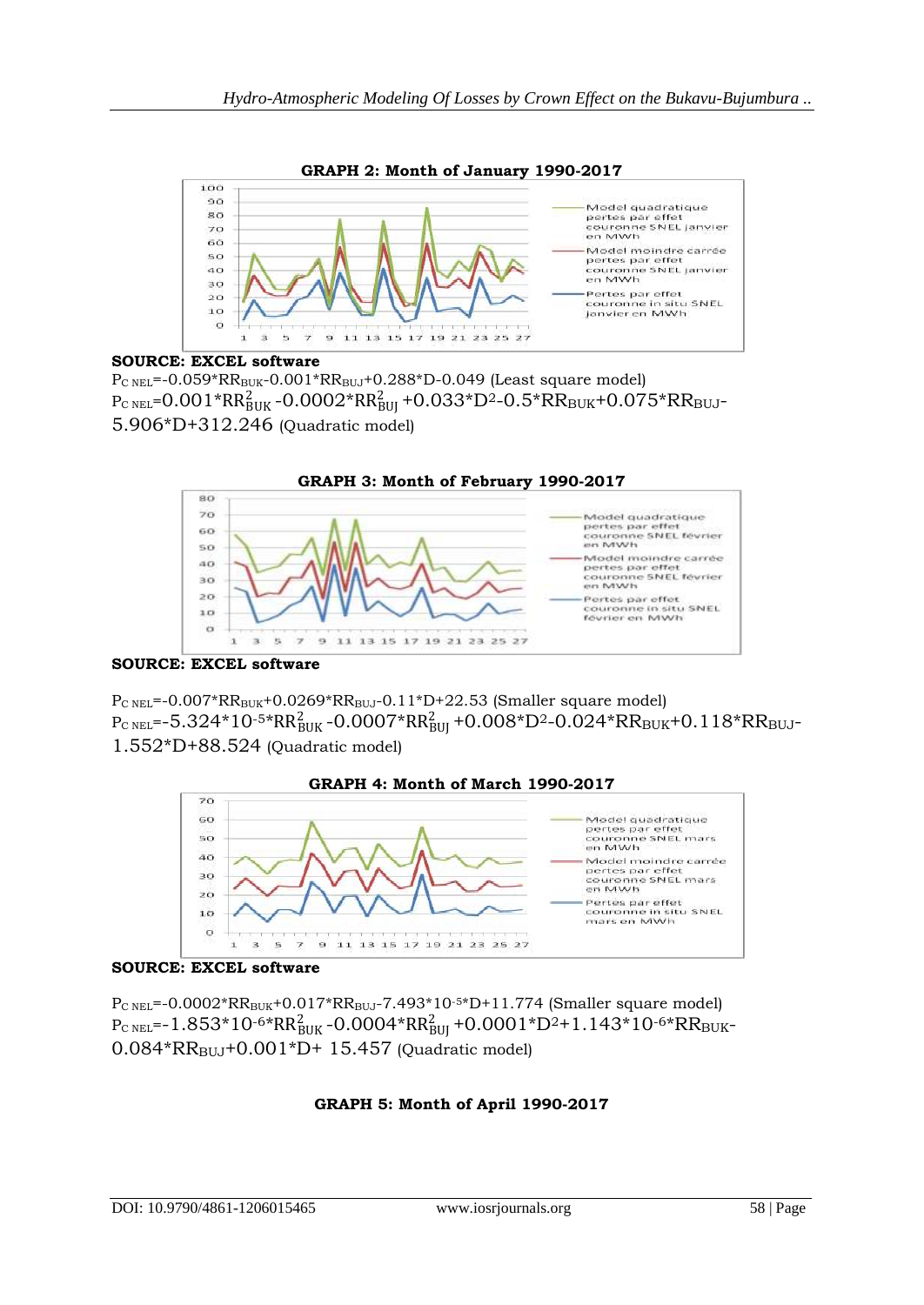

# **SOURCE: EXCEL software**

P<sub>C NEL</sub>=-0.022\*RR<sub>BUK</sub>+0.045\*RR<sub>BUJ</sub>-0.216\*D+42.488 (Smaller square model)  ${\rm P}_{\rm C\ NEL}$ = $0.0001^*{\rm RR}_{\rm BUK}^2$  - $0.005^*{\rm RR}_{\rm BUI}^2$  - $0.018^*{\rm D}^2$ -0.048\*RR<sub>BUK</sub>+0.904\*RR<sub>BUJ</sub>+2.968\*D-133.528(Quadratic model)





### **SOURCE: EXCEL software**

 $P_{C NEL}$ =-0.025\*RR<sub>BUK</sub>+3.919\*10<sup>-5\*</sup>RR<sub>BUJ</sub>+0.044\*D+13.696 (Smaller square model)  ${\rm P}_{\rm C\ NEL}$ =0.0004\*RR $_{\rm BUK}^2$ -0.0003\*RR $_{\rm BUI}^2$ -0.0002\*D<sup>2</sup>-0.129\*RR $_{\rm BUK}$ -3.9\*10 $\cdot$  $6*RR_{BUJ}$ +0.305 $*D-13.706$ (Quadratic model)



**SOURCE: EXCEL software**

P<sub>C NEL</sub>=-0.028\*R<sub>BUK</sub>+0.211\*R<sub>BUJ</sub>-0.192\*D+28.665 (Smaller square model) PC NEL=0.0003\*RBUK 2 -0.002\*RBUJ 2 -0.011\*D2-0.071\*RBUK+0.276\*RBUJ+1.826\*D-54.944(Quadratic model)

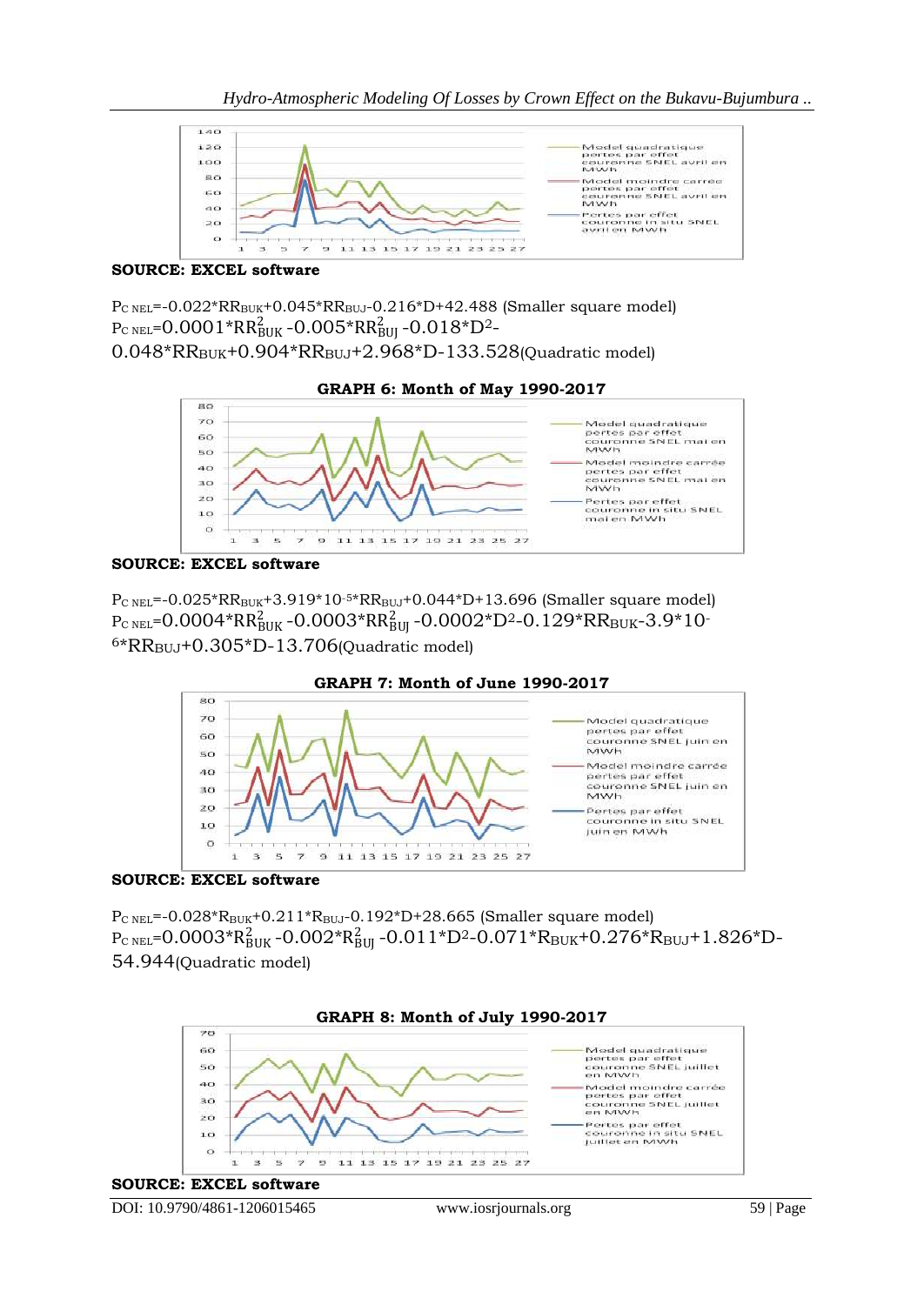$P_{C NEL}$ =-0.064\*RR<sub>BUK</sub>+0.032\*RR<sub>BUJ</sub>-0.051\*D+16.873 (Smaller square model)  ${\rm P}_{\rm C\ NEL}$ = $0.004^\ast {\rm RR}_{\rm BUK}^2$ +0.012\* ${\rm RR}_{\rm BUI}^2$ -0.004\* ${\rm D}^2$ -0.251\* ${\rm RR}_{\rm BUK}$ - $0.251*RR_{BUJ}+0.817*D-19.085$ (Quadratic model)



**SOURCE: EXCEL software**

 $P_{C NEL}$ =-0.02\*RR<sub>BUK</sub>-0.114\*RR<sub>BUJ</sub>-0.106\*D+22.608 (Smaller square model)  ${\rm P}_{\rm C\ NEL}$ =8.229\*10-5\*RR $_{\rm BUK}^2$ +0.023\*RR $_{\rm BUI}^2$ -0.007\*D<sup>2</sup>-0.034\*RR $_{\rm BUK}$ - $0.753*RR_{BUL}+1.338*D-40.708$ (Quadratic model)



**SOURCE: EXCEL software**

 $P_{C NEL}$ =-0.004\*RR<sub>BUK</sub>-0.009\*RR<sub>BUJ</sub>-0.027\*D+9.57 (Smaller square model)  ${\rm P}_{\rm C\ NEL}$ =-0.0001\*RR $_{\rm BUK}^2$ +3.002\*10<sup>-5\*</sup>RR $_{\rm BUI}^2$ -0.001\*D<sup>2</sup>+0.031\*RR $_{\rm BUK}$ - $0.01*RR_{BUJ}+0.235*D+1.129$  (Quadratic model)



# **SOURCE: EXCEL software**

P<sub>C NEL</sub>=-0.024\*RR<sub>BUK</sub>-0.005\*RR<sub>BUJ</sub>+0.088\*D+9.341 (Least square model)  $\rm P_{C \, NEL}\!\! =\!\! 0.0004\!*\!RR_{BUK}^2\!+\!3.*10^{-6}\!*\!RR_{BU}^2$ -0.003\*D<sup>2</sup>-0.155\* $\rm RR_{BUK}$ -0.0003\*RR<sub>BUJ</sub>+0.777\*D-11.961(Quadratic model)

# **GRAPH 12: Month of November 1990-2017**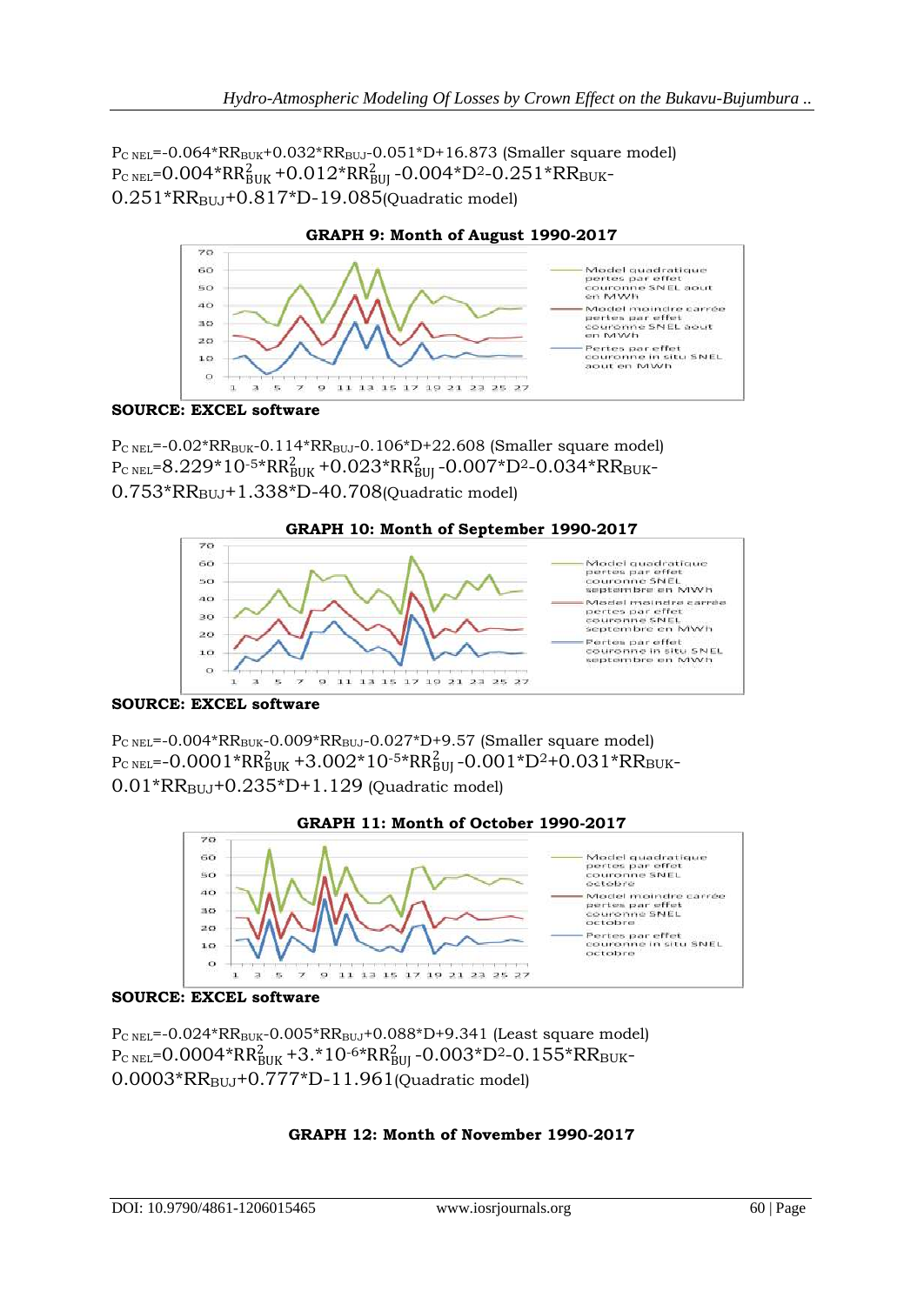

### **SOURCE: EXCEL software**

 $P_{C NEL}$ =0.006\*RR<sub>BUK</sub>-0.047\*RR<sub>BUJ</sub>-0.217\*D+35.936 (Smaller square model)  ${\rm P}_{\rm C\ NEL}$ =-0.0002\*RR $_{\rm BUK}^2$ +0.0001\*RR $_{\rm BUI}^2$ +0.001\*D<sup>2</sup>+0.084\*RR $_{\rm BUK}$ -0.103\*RR $_{\rm BUL}$ -0.502\*D+59.109 (Quadratic model)



**SOURCE: EXCEL software**

P<sub>C NEL</sub>=0.047\*RR<sub>BUK</sub>+0.0007\*RR<sub>BUJ</sub>-0.325\*D+37.282 (Smaller square model)  ${\rm P}_{\rm C\ NEL}$ =-0.0002\*RR $_{\rm BUK}^2$ +5.868\*10-5\*RR $_{\rm BUI}^2$ -0.011\*D<sup>2</sup>+0.123\*RR $_{\rm BUK}$ - $0.011*RR_{\text{BUL}}+1.713*D-57.816$  (Quadratic model)

By observing all twelve graphs, we find that the least squared model is better than the quadratic Lagrange model.

The curve of the least squared model is closer to that of the in situ data over the 27 years while that of the quadratic Lagrange model, although following the same course, moves further away from it.

### **IV. Discussion Of The Results**

In this point we will seek to validate the model which would be most suitable for modeling losses by Corona effect on the BUKAVU-BUJUMBURA high-voltage line of SNEL. Here we will have to replace the hydro-atmospheric data of 2018 in our equations and thus have the data modeled 2018 for the corona losses.



### **Table n ° 1: Hydro-atmospheric data for 2018**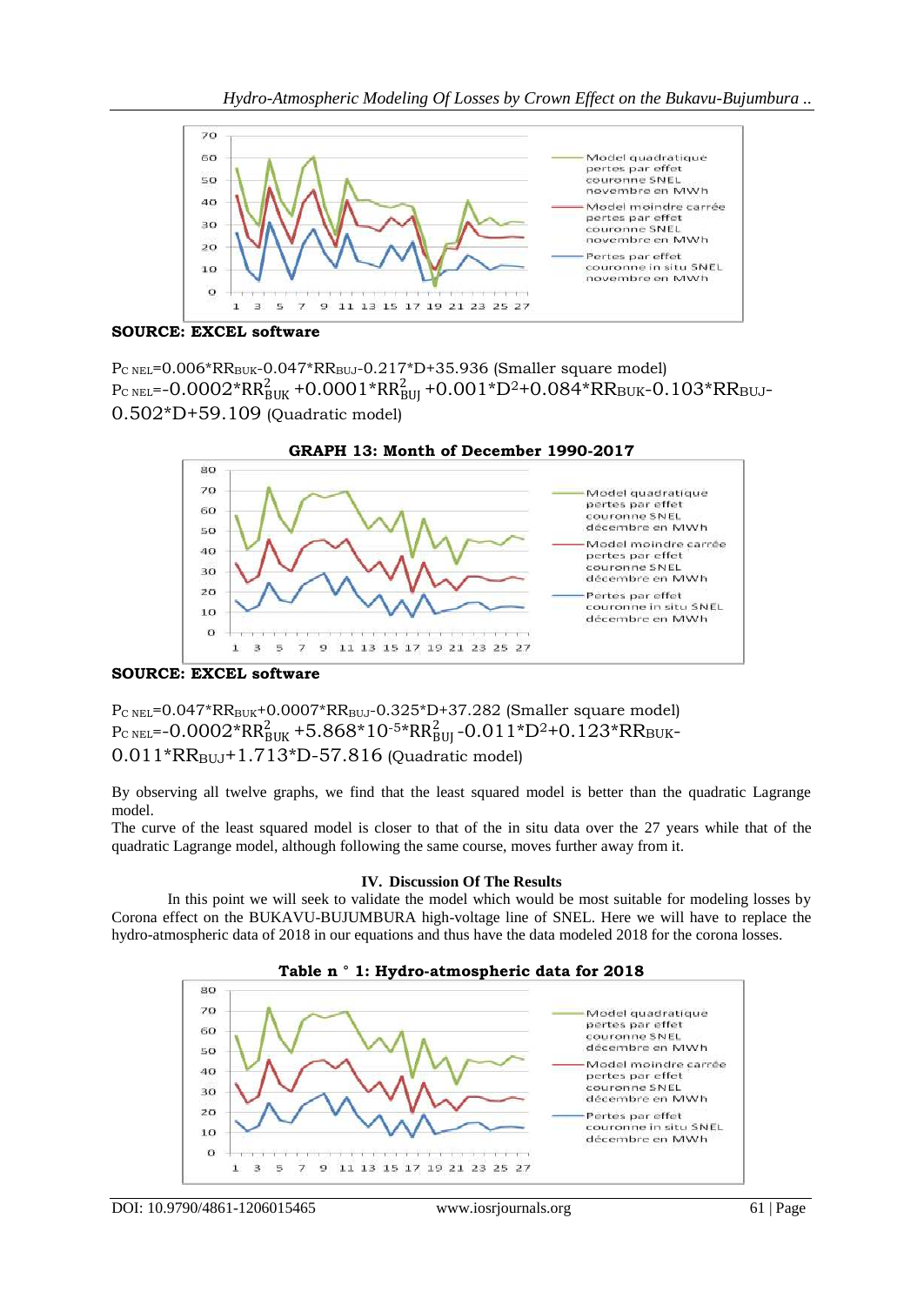| Month       | Flow 2018 in $m3/s$ | RRBUK 2018 en mm | RRBUJ 2018 en mm |
|-------------|---------------------|------------------|------------------|
| JAN         | 100.1               | 138.1            | 65               |
| <b>FEB</b>  | 97.55               | 152.7            | 128              |
| <b>MAR</b>  | 97.62               | 169              | 116              |
| <b>APR</b>  | 101.99              | 81.1             | 109              |
| MAY         | 94.55               | 38.4             | 51               |
| <b>JUNE</b> | 94.96               | 24.7             | 20               |
| JULY        | 95.34               | $\theta$         | $\overline{0}$   |
| AUG         | 89.17               | 0                | $\overline{2}$   |
| <b>SEP</b>  | 90.56               | 144.4            | 60               |
| <b>OCT</b>  | 93.27               | 159.4            | 40               |
| <b>NOV</b>  | 90.38               | 169              | 83               |
| <b>DEC</b>  | 93.92               | 145              | 133              |

Source: RUZIZI I SUD-KIVU power station

### **Table n ° 2: Overall losses and losses by ring effect 2018 in MWh**

| Month       | <b>ES NEL 2018</b> | <b>ER NEL 2018</b> | P <sub>GOBALE</sub> NEL 2018 | P <sub>Couronne</sub> NEL 2018 |
|-------------|--------------------|--------------------|------------------------------|--------------------------------|
| JAN         | 3126               | 2853               | 273                          | 21.84                          |
| <b>FEB</b>  | 2617               | 2442               | 175                          | 14                             |
| <b>MAR</b>  | 2615               | 2451               | 164                          | 13.12                          |
| <b>APR</b>  | 3262               | 3089               | 173                          | 13.84                          |
| MAY         | 3424               | 3250               | 174                          | 13.92                          |
| <b>JUNE</b> | 3009               | 2842               | 167                          | 13.36                          |
| JULY        | 3506               | 3343               | 163                          | 13.04                          |
| AUG         | 3555               | 3377               | 178                          | 14.24                          |
| <b>SEP</b>  | 2680               | 2539               | 141                          | 11.28                          |
| <b>OCT</b>  | 2404               | 2249               | 155                          | 12.4                           |
| <b>NOV</b>  | 2814               | 2604               | 210                          | 16.8                           |
| <b>DEC</b>  | 3144               | 2955               | 189                          | 15.12                          |

#### **Source: RUZIZI I plant monthly technical report (RTM) IV.1. 2018 MODELED LOSSES BY CROWN EFFECT PER MINUS SQUARE**

#### **January**

 $P_{C NEL}$ =-0.059\*RR<sub>BUK</sub>-0.001\*RR<sub>BUJ</sub>+0.288\*D-0.049 =-0.059\*138.1-0.001\*65+0.288\*100.1-0.049  $=20.566$  MWh

#### **Febrary**

P<sub>C NEL</sub>=-0.007\*RR<sub>BUK</sub>+0.0269\*RR<sub>BUJ</sub>-0.11\*D+22.53 =-0.007\*152.1+0.0269\*128-0.11\*97.55+22.53 =14.173 MWh

#### **March**

PC NEL=-0.0002\*RRBUK+0.017\*RRBUJ-7.493\*10-5\*D+11.774 =-0.0002\*169+0.017\*116-7.493\*10-5\*97.62 =13.719 MWh

### **April**

 $P_{C NEL}$ =-0.022\*RR<sub>BUK</sub>+0.045\*RR<sub>BUJ</sub>-0.216\*D+42.488  $= -0.022*81.1+0.045*109-0.216*101.99+42.488$ =13.768 MWh

# **May**

PC NEL=-0.025\*RRBUK+3.919\*10-5\*RRBUJ+0.044\*D+13.696 =-0.025\*38.4+3.919\*10-5\*51+0.044\*94.55+13.696 =16.897 MWh

# **June**

 $P_{C NEL}$ =-0.028\* $R_{BUK}$ +0.211\* $R_{BUJ}$ -0.192\*D+28.665 =-0.028\*24.7+0.211\*20-0.192\*94.96+28.665 =13.961 MWh

# **July**

PC NEL=-0.064\*RRBUK+0.032\*RRBUJ-0.051\*D+16.873 =-0.064\*0+0.032\*0-0.051\*95.34+16.873 =12.010 MWh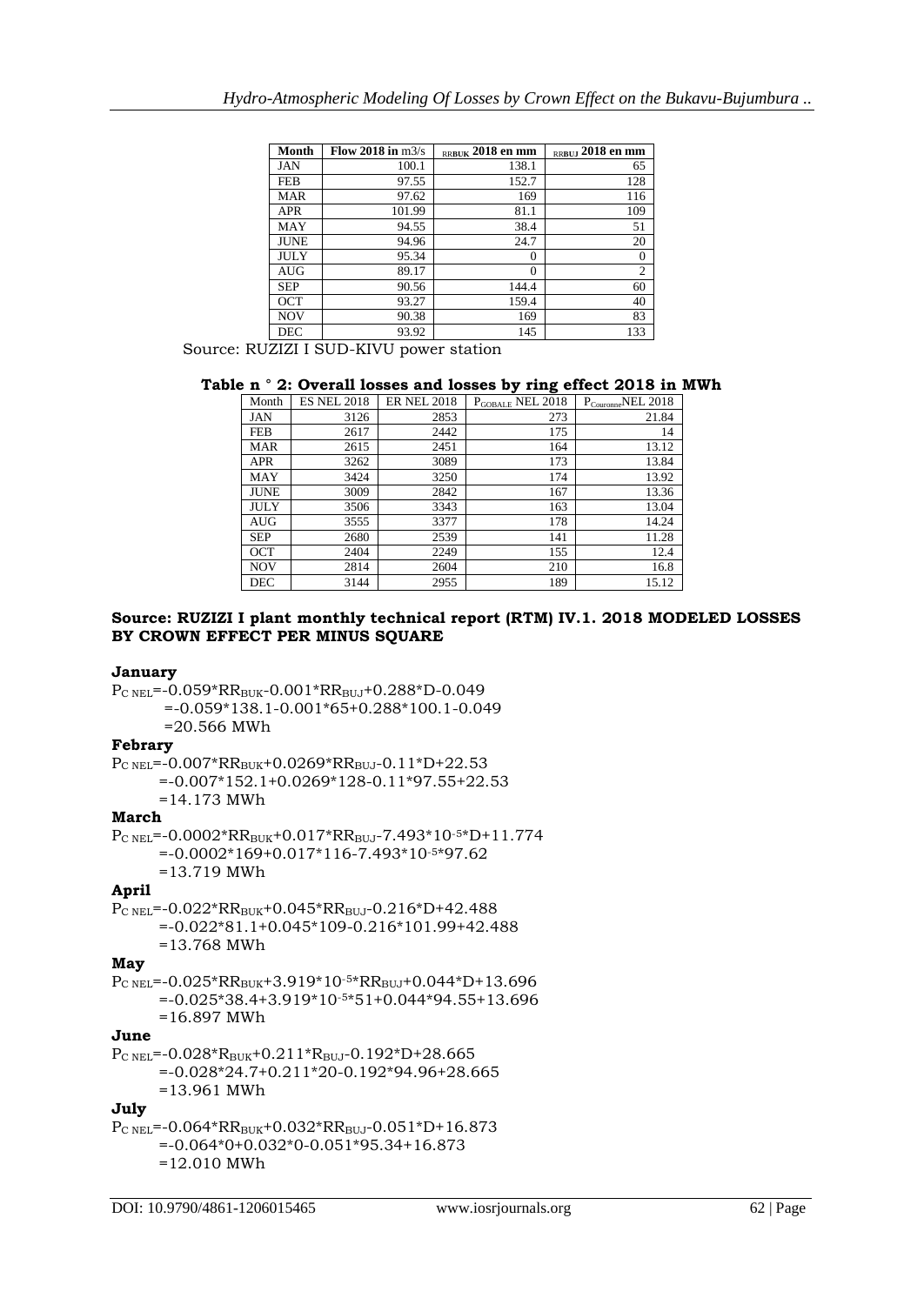# **August**

 $P_{C\, NEL}$ =-0.02\*RR<sub>BUK</sub>-0.114\*RR<sub>BUJ</sub>-0.106\*D+22.608 =-0.02\*0-0.114\*2-0.106\*89.17+22.608 =12.927 MWh **September** PC NEL=-0.004\*RRBUK-0.009\*RRBUJ-0.027\*D+9.57 =-0.004\*144.4-0.009\*60-0.027\*90.56 =13.132 MWh

# **October**

 $P_{C NEL}$ =-0.024\*RR<sub>BUK</sub>-0.005\*RR<sub>BUJ</sub>+0.088\*D+9.341 =-0.024\*159.4-0.005\*40+0.088\*93.27+9.341 =13.523 MWh

# **November**

 $P_{C NEL}$ =0.006\*RR<sub>BUK</sub>-0.047\*RR<sub>BUJ</sub>-0.217\*D+35.936 =0.006\*169-0.047\*83-0.217\*90.38+35.936

=13.436 MWh

# **December**

 $P_{C NEL}$ =0.047\*RR<sub>BUK</sub>+0.0007\*RR<sub>BUJ</sub>-0.325\*D+37.282 =0.047\*145+0.0007\*133-0.325\*93.92+37.282 =13.666 MWh

# **IV.2 LOSSES BY CROWN EFFECT MODEL 2018 BY THE LAGRANGE QUADRATIC METHOD**

# **January**

 $\rm P_{C~NEL}$ = $\rm 0.001*RR_{BUK}^{2}$  - $\rm 0.0002*RR_{BUI}^{2}$  + $\rm 0.033*D^{2}$ - $\rm 0.5*RR_{BUK}$ + $\rm 0.075*RR_{BUI}$ -5.906\*D+312.246 =  $0.001*(138.1)^2$  - $0.0002*(65)^2$  + $0.033*(100.1)^2$ - $0.5*(138.1)+0.075*(65)-5.906*(100.1)+312.246 = 5.767$  MWh **February**  $\rm P_{C~NEL}$ =-5.324\*10<sup>-5\*</sup>RR $\rm B_{BUK}^2$ -0.0007\*RR $\rm B_{BUJ}^2$ +0.008\*D<sup>2</sup>-0.024\*RR $\rm B_{BUK}$ +0.118\*RR $\rm B_{BUJ}$ - $1.552*D+88.524 = -5.324*10-5*(152.1)^2-0.0007*(128)+0.008*(97.55)^2-$ 0.024\*(152.1)+0.118\*(128)-1.552\*(97.55)+88.524=12.118 MWh **March**  ${\rm P}_{\rm C\ NEL}$ =-1.853\*10-6\*RR $_{\rm BUK}^2$ -0.0004\*RR $_{\rm BUI}^2$ +0.0001\*D<sup>2</sup>+1.143\*10-6\*RR $_{\rm BUK}$ -

#### $0.084*RR_{\text{BJJ}}+0.001*D+15.457 = -1.853*10^{-6*}(169)^2-0.0004*(116)^2+$ 0.0001\*(97.62)<sup>2</sup> +1.143\*10-6\*(169)-0.084\*(116)+0.001\*(97.62)+15.457 =12.029 MWh

# **April**

 ${\rm P}_{\rm C\ NEL}$ =0.0001\*RR $_{\rm BUK}^2$ -0.005\*RR $_{\rm BUI}^2$ -0.018\*D<sup>2</sup>-0.048\*RR $_{\rm BUK}$ +0.904\*RR $_{\rm BUL}$ + 2.968\*D-133.528=0.0001\*(81.1)-0.005\*(109)-0.018\*(101.99)2-0.048\*(81.1) +0.904\*(109)+2.968\*(101.99)-133.528 =17.838 MWh

# **May**

 ${\rm P}_{\rm C\, NEL}$ =0.0004\*RR $_{\rm BUK}^2$ -0.0003\*RR $_{\rm BUI}^2$ -0.0002\*D<sup>2</sup>-0.129\*RR $_{\rm BUK}$ -3.9\*10- $^{6*}RR_{BUJ}$ +0.305\*D-13.706 =0.0004\*(38.4)<sup>2</sup> -0.0003\*(51)<sup>2</sup>-0.0002\*(94.55)<sup>2</sup>-0.129\*(38.4)-3.9\*10-6\*(51)+0.305\*(94.55)-13.706 =19.520 MWh **June**  $\rm P_{C\,NEL}$ = $\rm 0.0003^{\star}R_{BUK}^{2}$  - $\rm 0.002^{\star}R_{BUJ}^{2}$  - $\rm 0.011^{\star}D^{2}$ - $\rm 0.071^{\star}RR_{BUK}$ + $\rm 0.276^{\star}RR_{BUJ}$ + $\rm 1.826^{\star}D$ - $54.944 = 0.0003*(24.7)^{2}-0.002*(20)^{2}-0.011*(94.96)^{2}-0.071*(24.7)$ +0.276\*(20)+1.826\*(94.96)-54.944=23.130 MWh **July**  $\rm P_{C~NEL}$ = $\rm 0.004*RR_{BUK}^{2}$  + $\rm 0.012*RR_{BUI}^{2}$  - $\rm 0.004*D^{2}$ - $\rm 0.251*RR_{BUK}$ - $0.251*RR_{\text{BJJ}}+0.817*D-19.085 = 0.004*(0)^2+0.012*(0)^2-0.004*(95.34)^2-0.251*(0)$  $0.251*(0) +0.817*(95.34) -19.085 = 22.830$  MWh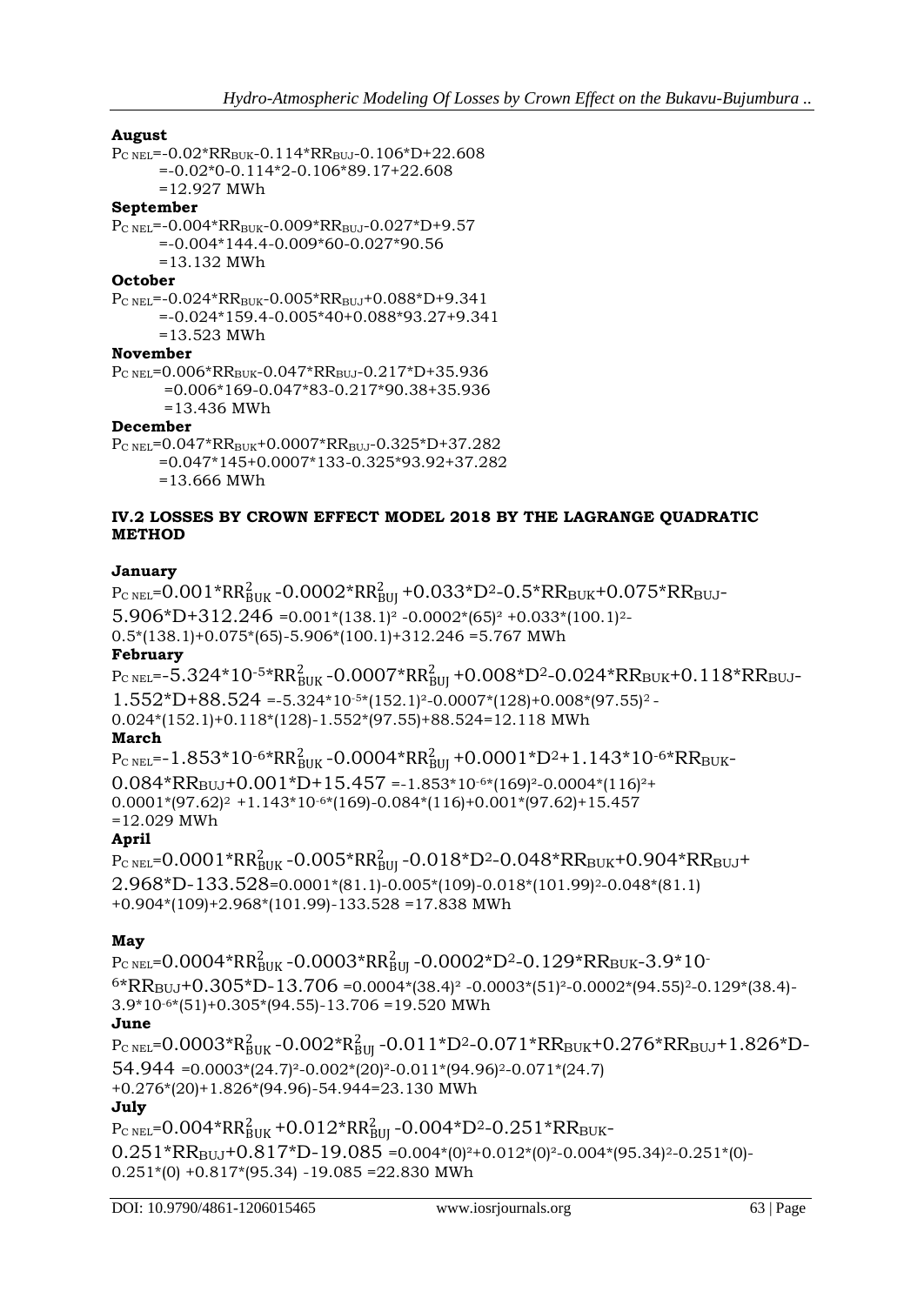# **August**

 $P_{\rm C\ NEL}$ =8.229\*10-5\*RR $_{\rm BUK}^2$ +0.023\*RR $_{\rm BUI}^2$ -0.007\*D<sup>2</sup>-0.034\*RR<sub>BUK</sub> 0.753\*RR<sub>BUJ</sub>+ 1.338\*D-40.708 =8.229\*10-5\*(0)+0.023\*(2)²-0.007\*(89.17)2-0.034\*(0)-0.753\*(2) +1.338\*(89.17)-40.708 =21.528 MWh

# **September**

 ${\rm P}_{\rm C\ NEL}$ =-0.0001\*RR $_{\rm BUK}^2$ +3.002\*10<sup>-5\*</sup>RR $_{\rm BUI}^2$ -0.001\*D<sup>2</sup>+0.031\*RR $_{\rm BUK}$ -

 $0.01*RR_{\text{BUL1}}+0.235*D+1.129 = -0.0001*(144.4)^{2}+3.002*10^{-5}*(60)^{2}$ 

 $0.001*(90.38)^2$  +0.031\*(144.4)-0.01\*(60)+0.235\*(90.38)+1.129 =17.308 MWh **October**

 $P_{\rm C\ NEL}$ =0.0004\*RR $_{\rm BUK}^2$ +3.\*10<sup>-6\*</sup>RR $_{\rm BUI}^2$ -0.003\*D<sup>2</sup>-0.155\*RR<sub>BUK</sub>-0.0003\*RR<sub>BUJ</sub>+  $0.777*D-11.961 = 0.0004*(159.4)^{2}+3.*10^{-6}(40)^{2}-0.003*(93.27)^{2}-0.155*(159.4)$  $0.0003*(40)+0.777*(93.27)-11.961 = 19.856$  MWh

# **November**

 ${\rm P}_{\rm C\ NEL}$ =-0.0002\*RR $_{\rm BUK}^2$ +0.0001\*RR $_{\rm BUI}^2$ +0.001\*D<sup>2</sup>+0.084\*RR $_{\rm BUK}$ -0.103\*RR $_{\rm BUL}$ -0.502\*D+59.109=-0.0002\*(169)²+0.0001\*(83)²+0.001\*(90.38)2+0.084\*(169)-0.103\*(83)-  $0.502*(90.38)+59.109=5.562$  MWh **December**

 $P_{\text{C NEL}}$ =-0.0002\*RR $_{\text{BUK}}^2$ +5.868\*10<sup>-5\*</sup>RR $_{\text{BUI}}^2$ -0.011\*D<sup>2</sup>+0.123\*RR<sub>BUK</sub>-0.011\*RR<sub>BUJ</sub>  $+1.713*D-57.816 = -0.0002*(145)<sup>2</sup>+5.868*10<sup>-5</sup>*(133)-0.011*(93.92)<sup>2</sup>+0.123*(145) 0.011*(133) + 1.713*(93.92) - 57.816 = 19.089$  MWh

### **Table n°3: Losses by in situ corona effect and modeled 2018 in MWh**

| Month         | Pcrown          | Pcrown NEL 2018 | Pcrown NEL 2018 Quadratic Method |
|---------------|-----------------|-----------------|----------------------------------|
|               | <b>NEL 2018</b> | Least square    |                                  |
| <b>JAN</b>    | 21.84           | 20.566          | 5.767                            |
| FEB           | 14              | 14.173          | 12.118                           |
| MAR           | 13.12           | 13.719          | 12.029                           |
| <b>APR</b>    | 13.84           | 13.768          | 17.838                           |
| <b>MAY</b>    | 13.92           | 16.897          | 19.520                           |
| <b>JUNE</b>   | 13.36           | 13.961          | 23.130                           |
| JULY          | 13.04           | 12.010          | 22.830                           |
| AUG           | 14.24           | 12.927          | 21.528                           |
| <b>SEP</b>    | 11.28           | 13.132          | 17.308                           |
| <b>OCT</b>    | 12.4            | 13.523          | 19.856                           |
| <b>NOV</b>    | 16.8            | 13.436          | 5.562                            |
| <b>DEC</b>    | 15.12           | 13.666          | 19.089                           |
| <b>TOTALS</b> | 172.96          | 171.778         | 196.575                          |

Source: RTM Power Plant RUZIZI I and Modeling





### **Source: EXCEL software**

As we observed in the previous point, the least square model is best suited for the hydro-atmospheric modeling of the corona losses of the SNEL.